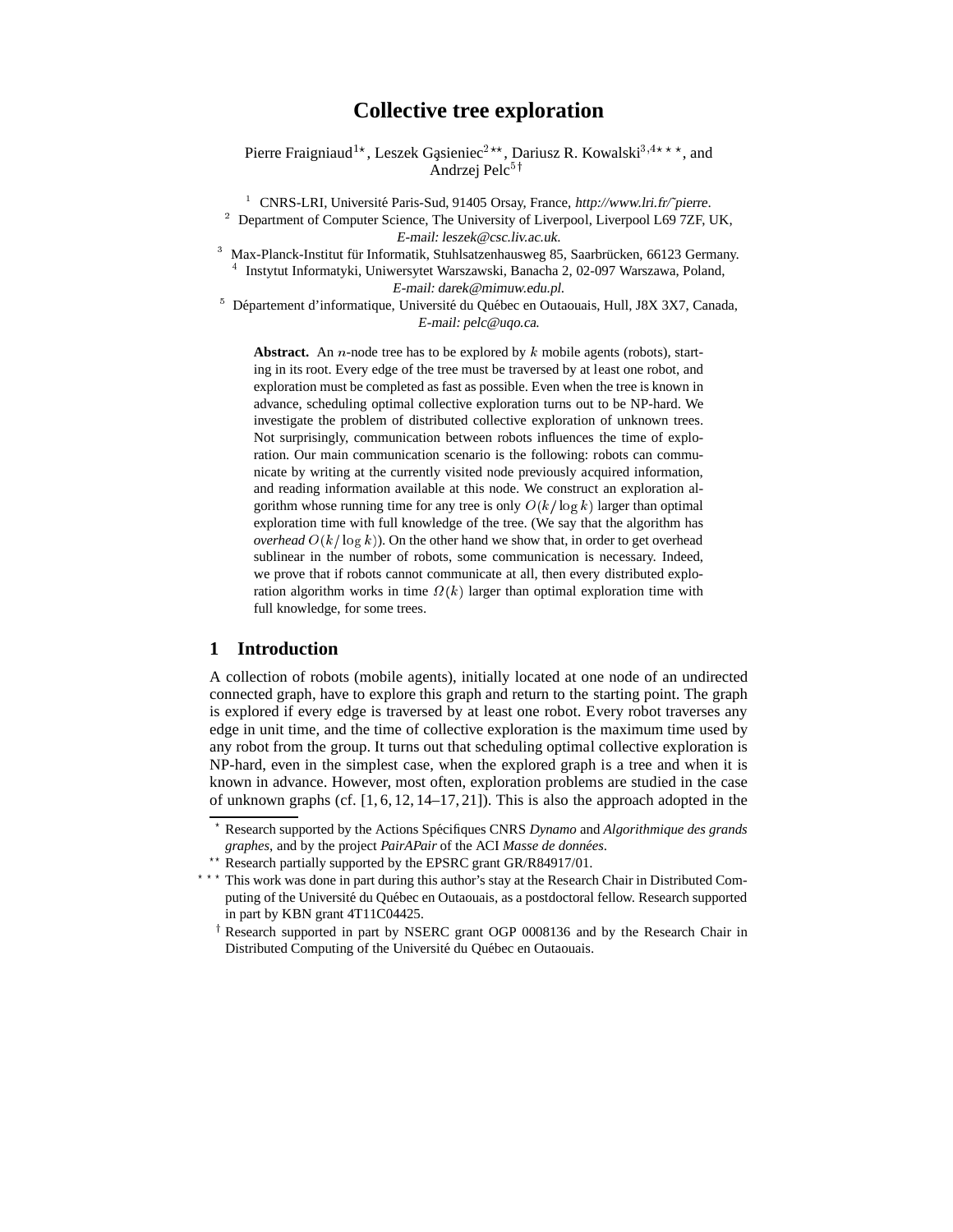present paper. We restrict attention to *trees* and, unlike in the above quoted papers, we consider exploration by *many* robots. The goal is to collectively explore the tree in the shortest possible time. Since the explored tree is not known in advance, a collective exploration algorithm can have different performance in different trees. In order to measure the quality of such an algorithm, we compare its performance to the performance of the optimal exploration algorithm which knows the tree in advance (recall that designing such an optimal exploration is NP-hard). A collective exploration algorithm <sup>A</sup> for k robots (working in unknown trees) is said to have *overhead* Q, if Q is the supremum of ratios  $A(k, T, r)/opt(k, T, r)$ , where  $A(k, T, r)$  is the exploration time of tree T by algorithm A, when robots start at node r, and  $opt(k, T, r)$  is the optimal exploration time of  $T$  by  $k$  robots starting at  $r$ , assuming that  $T$  and  $r$  are known. The supremum is taken over all trees  $T$  and starting nodes  $r$ . Hence overhead is a measure of performance similar to competitive ratio for on-line algorithms. We seek collective exploration algorithms with low overhead. If the explored tree was known in advance, any exploration algorithm could be viewed as centralized, since it could assume knowledge of global history by any robot at any step. However, in our case, when the topology of the tree is unknown, distributed control of robots implies that their knowledge at any step of the exploration depends on communication between them. Below we specify communication scenarios.

#### **1.1 The model**

We consider  $k$  robots initially located at the root  $r$  of an unknown tree  $T$ . Robots have distinct identifiers. Apart from that, they are identical. Each robot knows its own identifier and follows the same exploration algorithm which has the identifier as a parameter. The network is anonymous, i.e., nodes are not labeled, and ports at each node have only local labels which are distinct integers between 1 and the degree of the node. The robots move as follows. At every exploration step, every robot either traverses an edge incident to its current position, or remains in the current position. A robot traversing an edge knows local port numbers at both ends of the edge.

Our main communication scenario, called *exploration with write-read communication*, is the following. In every step of the algorithm every robot performs the following three actions: it moves to an adjacent node, writes some information in it, and then reads all information available at this node, including its degree. Alternatively, a robot can remain in the current node, in which case it skips the writing action. (This model is motivated by the capability of mobile software agents to exchange information by leaving messages in the network). Actions are assumed to be synchronous: if A is the set of robots that enter  $v$  in a given step, then first all robots from A enter  $v$ , then all robots from  $A$  write and then all robots currently located at  $v$  (those from  $A$  and those that have not moved from  $v$  in the current step) read.

We also consider two extreme communication scenarios. In one, called *exploration without communication*, all robots are oblivious of each other. I.e., at each step, every robot knows only the route it traversed until this point (which is the sequence of exit and entry port numbers), and degrees of all nodes it visited. In the other, called *exploration with complete communication*, all robots can instantly communicate at each step.

In all scenarios, a robot, currently located at a node, does not know the other endpoints of yet unexplored incident edges. If the robot decides to traverse such a new edge, the choice of the actual edge belongs to the adversary, as we are interested in the worst-case performance.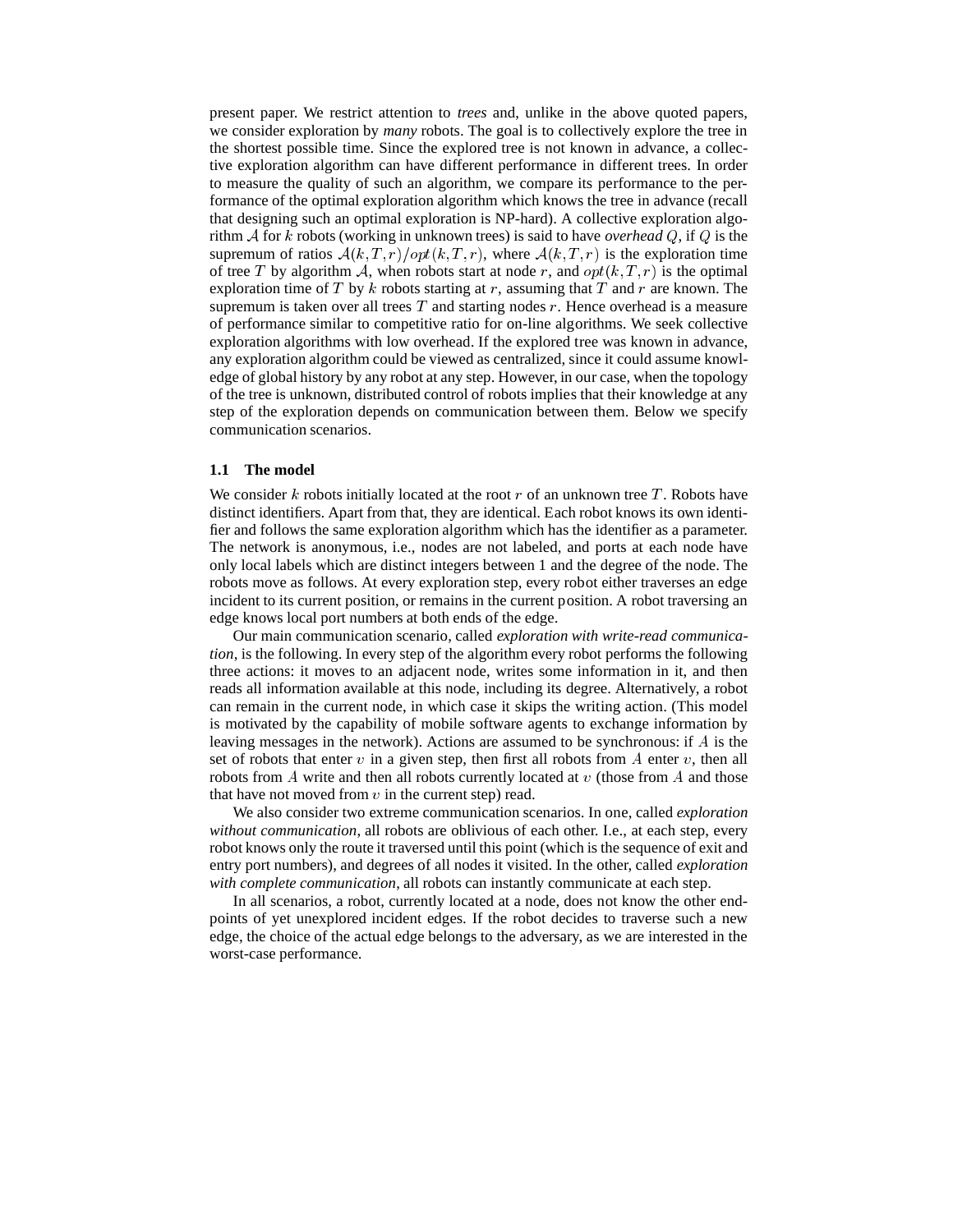### **1.2 Our results**

As a preliminary result, we show that the problem of finding optimal collective exploration, if the tree and the starting node are known in advance, is NP-hard. Our main result concerns collective distributed exploration of unknown trees by  $k$  robots, under the write-read communication scenario. We construct an exploration algorithm with overhead  $O(k/\log k)$ . Indeed, our algorithm explores any n-node tree of diameter D in time  $O(D + n/\log k)$ . We first describe our algorithm for the stronger scenario, exploration with complete communication, and then we show how to simulate this algorithm in the write-read model, without changing time complexity. We also prove that any algorithm must have overhead at least  $2-1/k$  under the complete communication scenario. (This lower bound obviously carries over to the write-read communication scenario.) On the other hand we show that, in order to get overhead sublinear in the number of robots, some communication is necessary. Indeed, we prove that, under the scenario without communication, every distributed collective exploration algorithm must have overhead  $\Omega(k)$ . Since this is the overhead of an algorithm using only one out of k robots, our lower bound shows that exploration without communication does not allow any effective splitting of the task among robots. Comparing the upper bound on time for the scenario with write-read communication with the lower bound for the scenario without communication, shows that this difference of communication capability influences the *order of magnitude* of time of collective exploration. Even limited communication permitted by our write-read model allows robots to effectively collaborate in executing the exploration task.

#### **1.3 Related work.**

Exploration and navigation problems for robots in an unknown environment have been thoroughly investigated in recent literature (cf. the survey [23]). There are two types of models for these problems. In one of them a particular geometric setting is assumed, e.g., unknown terrain with convex obstacles [11], or room with polygonal [13] or rectangular [7] obstacles. Another approach is to model the environment as a graph, assuming that the robot may only move along its edges. The graph setting can be further specified in two different ways. In [1, 8, 9, 14] the robot explores strongly connected directed graphs and it can move only in the direction from head to tail of an edge, not vice-versa. In [6, 12, 15–17, 21] the explored graph is undirected and the robot can traverse edges in both directions. In some papers, additional restrictions on the moves of the robot are imposed. It is assumed that the robot has either a restricted tank [6, 12], forcing it to periodically return to the base for refueling, or that it is tethered, i.e., attached to the base by a rope or cable of restricted length [17]. It is proved in [17] that exploration can be done in time  $O(e)$  under both scenarios, where e is the number of edges in the graph.

Exploration of anonymous graphs presents a different type of challenges. In this case it is impossible to explore arbitrary graphs if no marking of nodes is allowed. Hence the scenario adopted in [8, 9] was to allow *pebbles* which the robot can drop on nodes to recognize already visited ones, and then remove them and drop in other places. The authors concentrated attention on the minimum number of pebbles allowing efficient exploration and mapping of arbitrary directed  $n$ -node graphs. (In the case of undirected graphs, one pebble suffices for efficient exploration.) In [9] the authors compared exploration power of one robot to that of two cooperating robots with a constant number of pebbles. In [8] it was shown that one pebble is enough if the robot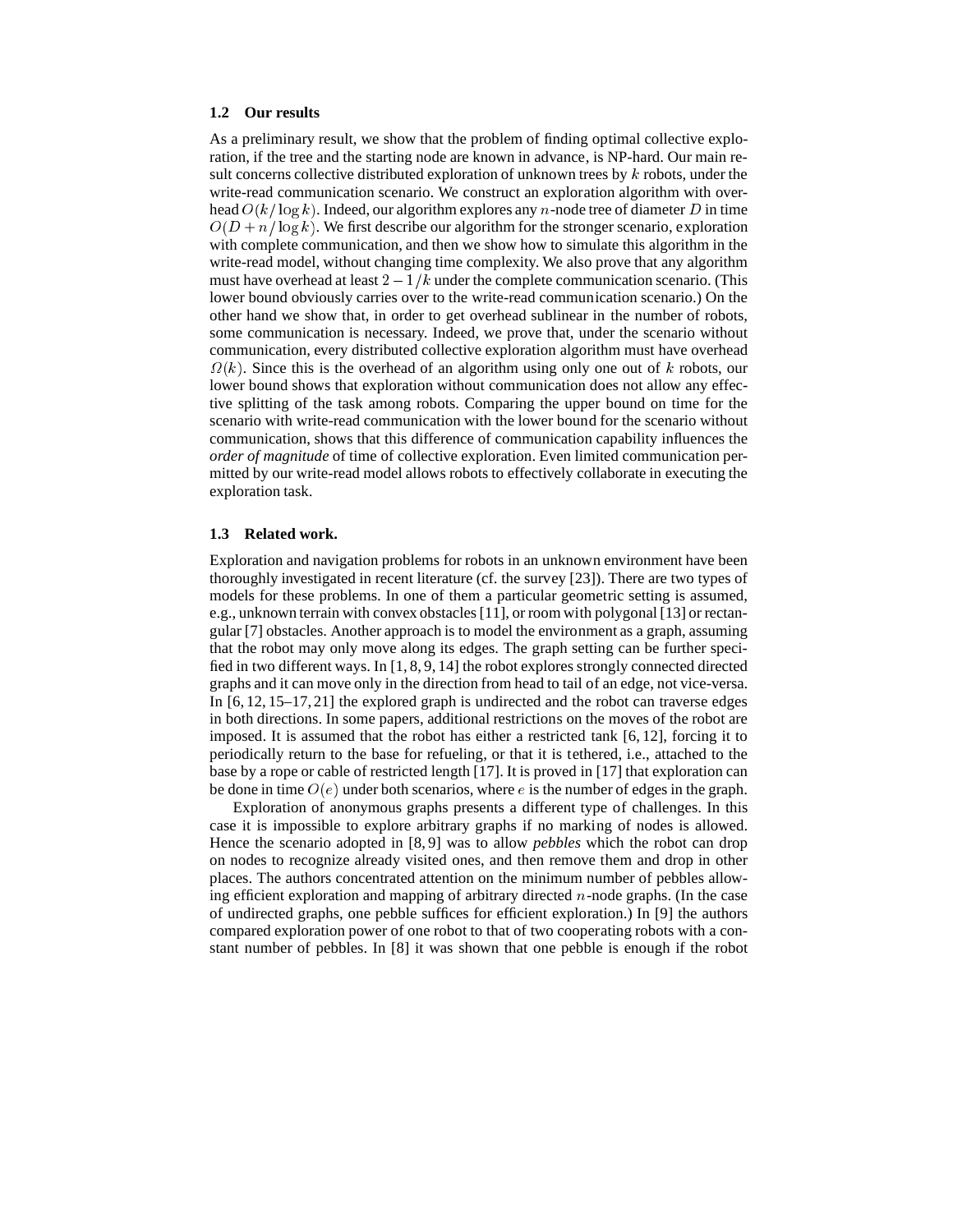knows an upper bound on the size of the graph, and  $\Theta(\log\log n)$  pebbles are necessary and sufficient otherwise.

In all the above papers, except [9], exploration was performed by a single robot. Exploration by many robots was investigated mostly in the context of graphs known in advance. In [18], approximation algorithms were given for the collective exploration problem in arbitrary graphs. In [4, 5] the authors constructed approximation algorithms for the collective exploration problem in weighted trees. It was also observed in [4] that scheduling optimal collective exploration in weighted trees is NP-hard even for two robots. However, the argument from [4] does not work if all weights of edges are equal to 1, which we assume. It should also be noted that, while in [4, 5] exploration was centralized, the main focus of this paper is a distributed approach to collective tree exploration.

Another interesting study of collective exploration in unknown environments can be found, e.g., in [24, 20], in the context of a search problem in geometric trees and simple polygons. It should be noted that in the search problem one is interested in the detection of a single item, the target, as opposed to the exploration of the whole unknown environment, discussed in our paper. Moreover, the competitive ratio used in the context of geometric search is defined as the ratio between the search time and the shortest distance from the starting point to the target. Thus, in this model, an increase of the number of robots performing the search can only decrease the competitive ratio. On the other hand, in our case, where the task is to explore the whole environment, it is more appropriate to study the ratio between the time of distributed collective exploration and the optimal time of fully centralized collective exploration. In particular, as we show later, an introduction of a larger number of robots may lead, in our model, to worse competitive performance.

Finally, collective exploration is also related to the freeze-tag problem [2, 3] in which a set of "asleep" robots must be awaken, starting with only one "awake" robot. The objective is to produce an awakening schedule of minimum time. Although the task is collective in the sense that every robot participates to the process as soon as it is awaken, the freeze-tag problem has more to do with the broadcast problem than with the collective exploration problem. In particular, in the latter problem, the graph is unknown to the robots whose goal is specifically to discover this unknown environment. In contrast, the graph is given in the freeze-tag problem, and the objective is to design, in a centralized manner, a fast awakening schedule for the robots in the given graph.

## **2 NP-hardness of optimal collective exploration of trees**

In this section, we prove a preliminary result that the problem of scheduling optimal collective exploration, if the tree and the starting node are known in advance (i.e., the problem of finding an exploration scheme working in time  $opt(k, T, r)$ ), is NP-hard. More precisely, we consider the following optimization problem.

#### **MIN-TIME** k**-ROBOTS EXPLORATION OF TREES (**k**-MIN-RE).**

Instance: free tree  $T = (V, E), |V| = n, |E| = m$ , a node  $r \in V$ , integer  $k > 0$ . Solution: tours  $C_1, \ldots, C_k$ , where  $\bigcup_{i=1}^k C_k = E$  and each tour contains node r. Goal: minimize  $\max\{|C_i| : i = 1, \ldots, k\}.$ 

In order to prove NP-hardness of  $k$ -MIN-RE, we show a transformation from the following strongly NP-complete decision problem (see [19]):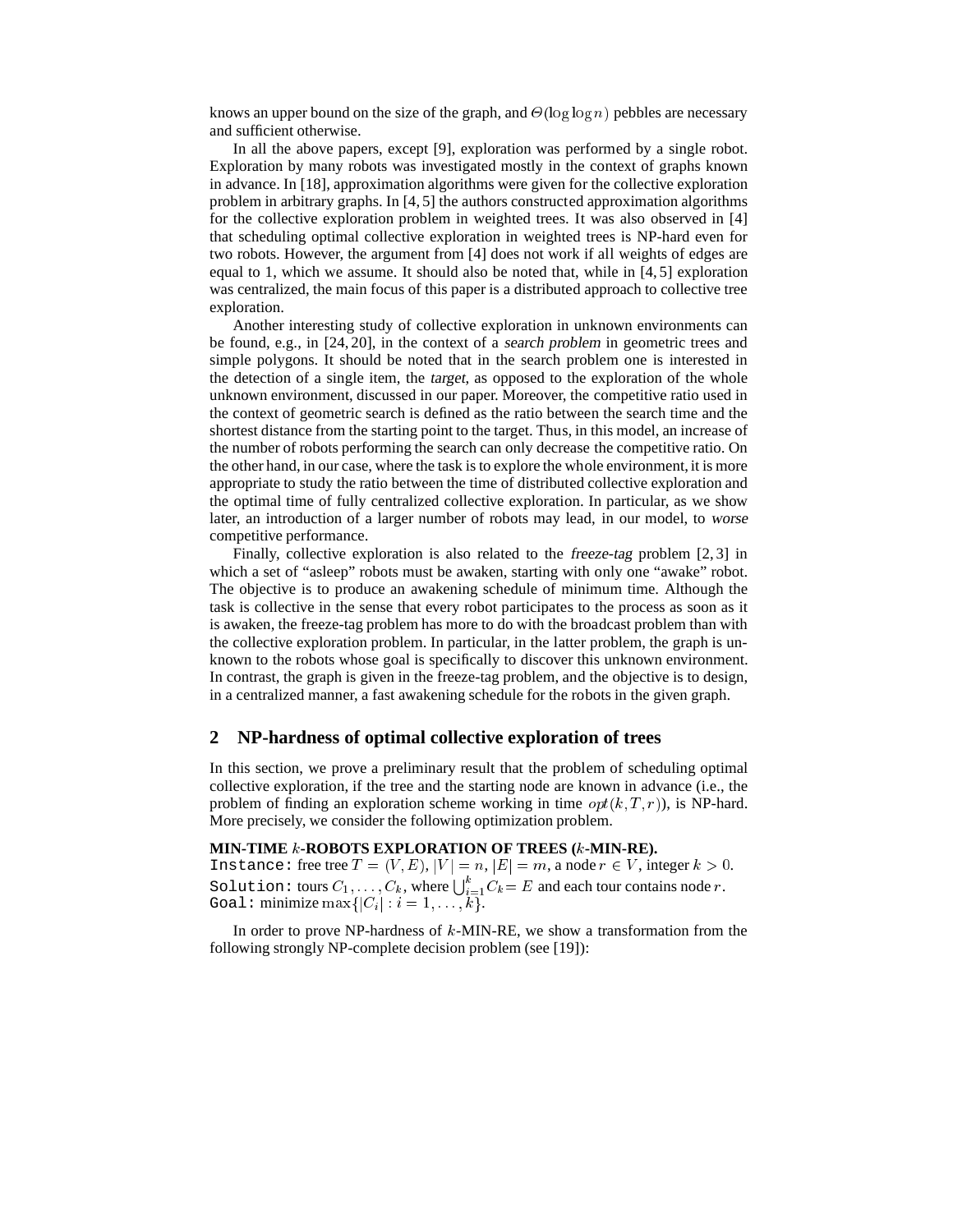#### <sup>3</sup>**-PARTITION**

Instance: Set  $A$  of  $3k$  elements, positive integer bound  $B$ , positive integer size  $s(a)$  for each  $a \in A$ , such that  $B/4 < s(a) < B/2$  and  $\sum_{a \in A} s(a) = kB$ . Question: Can A be partitioned into k disjoint sets  $A_1, \ldots, A_k$ , s.t., for every  $1 \leq$  $i \leq k$ ,  $\sum_{a \in A_i} s(a) = B$ ? (Where  $A_i$  must contain exactly three elements from A.)

**Theorem 1.** *Problem* k*-MIN-RE is NP-hard.*

## **3 Exploration with complete communication**

In this section we describe and analyze an exploration algorithm for  $k$  robots, with overhead  $O(k/\log k)$ , under a communication model stronger than write-read communication, namely exploration with complete communication. At every step of exploration all robots exchange messages containing all information acquired to date. (Communication can be thought of as performed in a completely connected wireless network). Thus, at each step, each robot knows the part of the graph collectively explored, degrees of all visited nodes, and current positions of all robots. This strong model is introduced as an auxiliary tool, in order to explain the main idea of the algorithm and of the analysis. In the next section we show how this algorithm can be simulated in our write-read model, without changing time complexity.

We will use the following terminology. We denote by  $T_u$  the subtree of the explored tree T, rooted at node u.  $T_u$  is *explored*, if every edge of  $T_u$  has been traversed by some robot. Otherwise, it is called *unexplored*.  $T_u$  is *finished*, if it is explored and either there are no robots in it, or all robots in it are in u. Otherwise, it is called *unfinished*.  $T_u$  is *inhabited*, if there is at least one robot in it.

#### **Algorithm Collective Exploration**

Fix a step  $i$  of the algorithm and a node  $v$  in which some robots are currently located. There are three possible (exclusive) cases.

**Case 1.** Subtree  $T_v$  is finished.

Action: if  $v \neq r$ , all robots from v go to the parent of v, else all robots from v stop. **Case 2.** There exists a child u of v such that  $T_u$  is unfinished.

Let  $u_1,..., u_j$  be children of v for which the corresponding trees are unfinished, ordered in increasing order of corresponding local port numbers at v. Let  $x_l$  be the number of robots currently located in  $T_{u_1}$ . Partition all robots from v into sets  $A_1, ..., A_j$  of sizes  $y_1,...,y_j$ , respectively, so that integers  $x_l + y_l$  differ by at most 1. The partition is done in such a way that indices l for which integers  $x_l + y_l$  are larger by one than for some others, form an initial segment  $[1, ..., z]$  in  $1, ..., j$ . (We will show in the proof of Lemma 1 that such a partition can be constructed). Moreover, sets  $A_l$  are formed one-by-one, by inserting robots from  $v$  in order of increasing identifiers. (Thus, the partition into sets  $A_1,...,A_j$  can be done distributedly by robots from v, using knowledge that they currently have).

Action: all robots from set  $A_l$  go to  $u_l$ , for  $l = 1, ..., j$ .

**Case 3.** For all children u of v, trees  $T_u$  are finished, but at least one  $T_u$  is inhabited. Action: all robots from  $v$  remain in  $v$ .

The following lemmas will be used in the analysis of this algorithm.

**Lemma 1.** *Let* <sup>v</sup> *be any node of tree* <sup>T</sup> *and let* <sup>i</sup> *be a fixed step of Algorithm Collective Exploration. Then numbers of robots in unfinished subtrees*  $T_u$ , for all children u of v, *differ by at most 1.*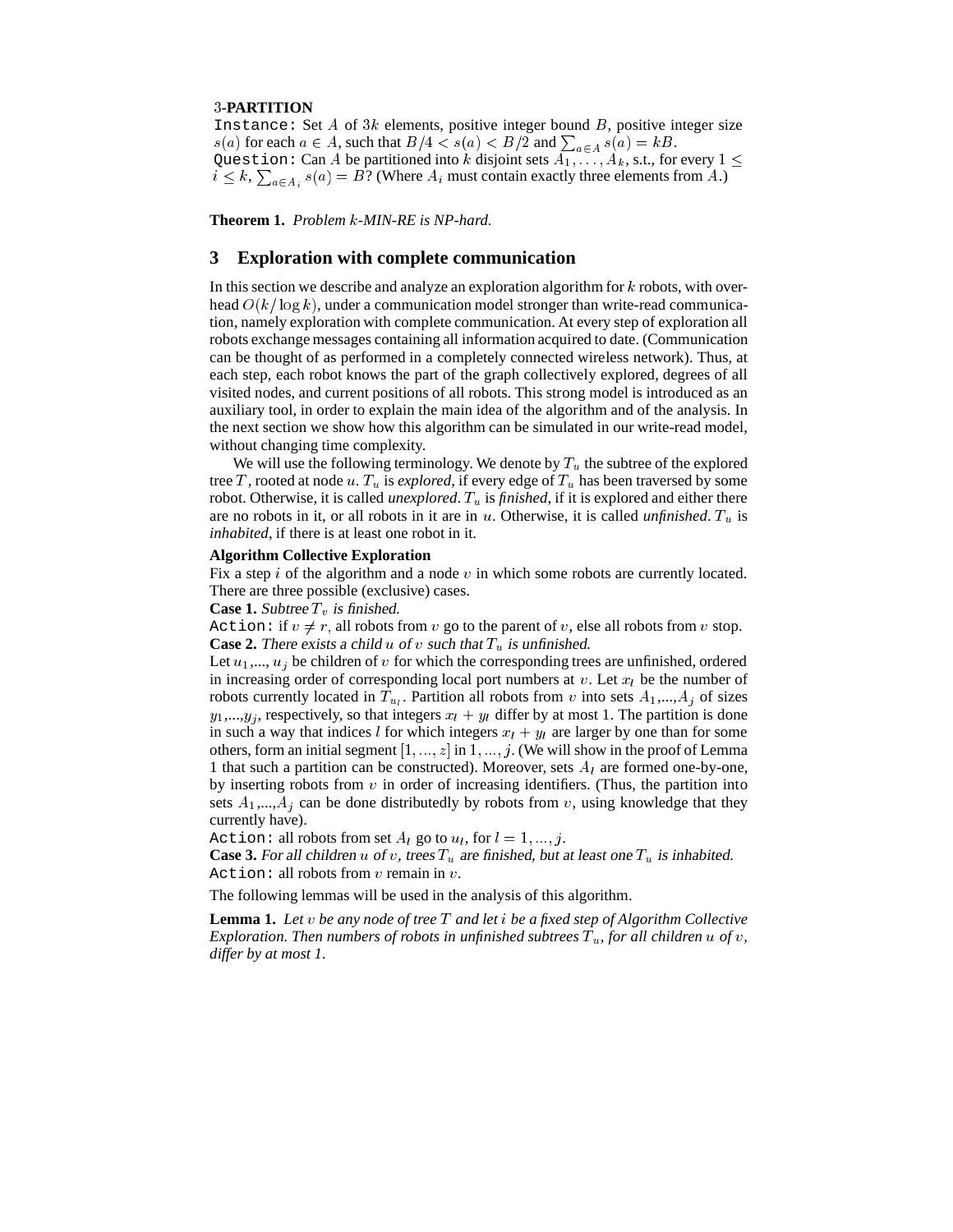*Proof.* We prove the following assertion by induction on step i of the algorithm: "Let  $u_1,..., u_i$  be children of v for which the corresponding trees are unfinished after step i, ordered as in Case 2 of the algorithm. Then the numbers of robots in subtrees  $T_{u_l}$  differ by at most 1, and the larger numbers correspond to an initial segment in  $1, \ldots, j$ ".

For  $i = 1$ , the assertion is obvious. Suppose that the assertion holds after step i, and consider a node  $v$  which has at least two children which are roots of unfinished subtrees after step  $i + 1$ . Let  $u_1, ..., u_j$  be these children, ordered as in Case 2 of the algorithm. If there are no robots in v after step i then the assertion trivially holds for v after step  $i + 1$ , by the inductive assumption. Otherwise, the partition required in Case 2 of the algorithm is produced as follows. Suppose that there are  $y$  robots in v and  $x_l$  robots in  $T_{u_l}$ ,  $l = 1, ..., j$ , after step i. Let  $y \equiv y'$  mod j. Suppose that  $x_1 = \cdots = x_m > x_{m+1} = \cdots = x_j$ , where  $x_m = x_{m+1} + 1$ . Put  $\lfloor y/j \rfloor$  robots in each set  $A_l$ . Then put one robot in each set  $A_{m+1}, A_{m+2},..., A_j, A_1,..., A_m$ , in this order, until all robots from v are allocated. Now the numbers of robots in all trees  $T_{u_i}$ ,  $l = 1, ..., j$  differ by at most 1, and larger ones correspond to the initial segment  $[1, ..., z]$ in 1, ..., j, where  $z = m + y'$  if  $y' \le j - m$ , and  $z = y' - j + m$ , otherwise.

**Lemma 2.** Let  $T_v$  be a subtree of tree T, and let i be the first step in which a robot *enters* v in the execution of Algorithm Collective Exploration. If  $T<sub>v</sub>$  has m edges then  $T_v$  *is finished by step*  $i + 2m$ *.* 

*Proof.* The proof is by induction on the height of  $T_v$ . If v is a leaf, the lemma is obvious. Otherwise, fix any robot R which enters v in step i. Let  $u_1, ..., u_j$  be those children of v which R visits, in the order of visits. Suppose that  $T_{u_l}$  has  $m_l$  edges. By the inductive hypothesis, the lemma is true for all  $T_{u_l}$ . Hence, by step  $i + \sum_{l=1}^{j} (2 + 2m_l) \leq i + 2m$ , all subtrees  $T_{u_l}$  will be finished, and R will be back at v. If  $u_1,..., u_j$  are the only children of v then  $T_v$  is already finished. If not, then  $i + \sum_{l=1}^{j} (2 + 2m_l) < i + 2m$ . In this case, all other children u of v must be finished by step  $i + \sum_{l=1}^{j} (2 + 2m_l)$ , otherwise R would visit one of them in the next step. Hence  $T_v$  is finished by step  $i + \sum_{l=1}^{j} (2 + 2m_l) + 1 \leq i + 2m.$ 

**Lemma 3.** *Algorithm Collective Exploration works in time*  $O(D + n/\log k)$  *for all* <sup>n</sup>*-node trees of diameter* <sup>D</sup>*.*

*Proof.* Consider Algorithm Collective Exploration, working on a tree T of diameter D, rooted at r. Define a path  $S = (a_0, a_1, \ldots)$  in T as follows.  $a_0 = r$ . Suppose that  $a_j$ is already defined. Among all children of  $a_i$  consider those nodes v for which  $T_v$  was finished last (there can be several such children). Define  $a_{j+1}$  to be such a child with smallest port label. The length  $|S|$  of S is at most D. Intuitively, the path S leads to one of the leaves explored very late.

For any positive integer i and for any  $j = 0, \ldots, \log k$ , denote by  $p_i(j)$  the largest index of a node v on path S such that there are at least  $2<sup>j</sup>$  robots in  $T_v$  after step i. We will say that  $p_i(j)$  *corresponds* to the node with this index. Define nodes  $w_i(l)$ , for  $|S| > l > 1$ , as follows. Let  $w_i(l)$  denote the lth node on S which has at least two children  $u_1$  and  $u_2$ , such that  $T_{u_1}$  and  $T_{u_2}$  are inhabited after step i. Let  $d_i(l)$ , for  $l \geq 1$ , denote the number of such children of node  $w_i(l)$ .

Define  $i_0$  to be the last step of the algorithm satisfying the following condition: for all  $i \leq i_0$ ,  $p_i(0)$  is smaller than the length of S. We first consider only steps of the algorithm until step  $i_0$ . We define two types of such steps. A step  $i \leq i_0$  of the algorithm is of type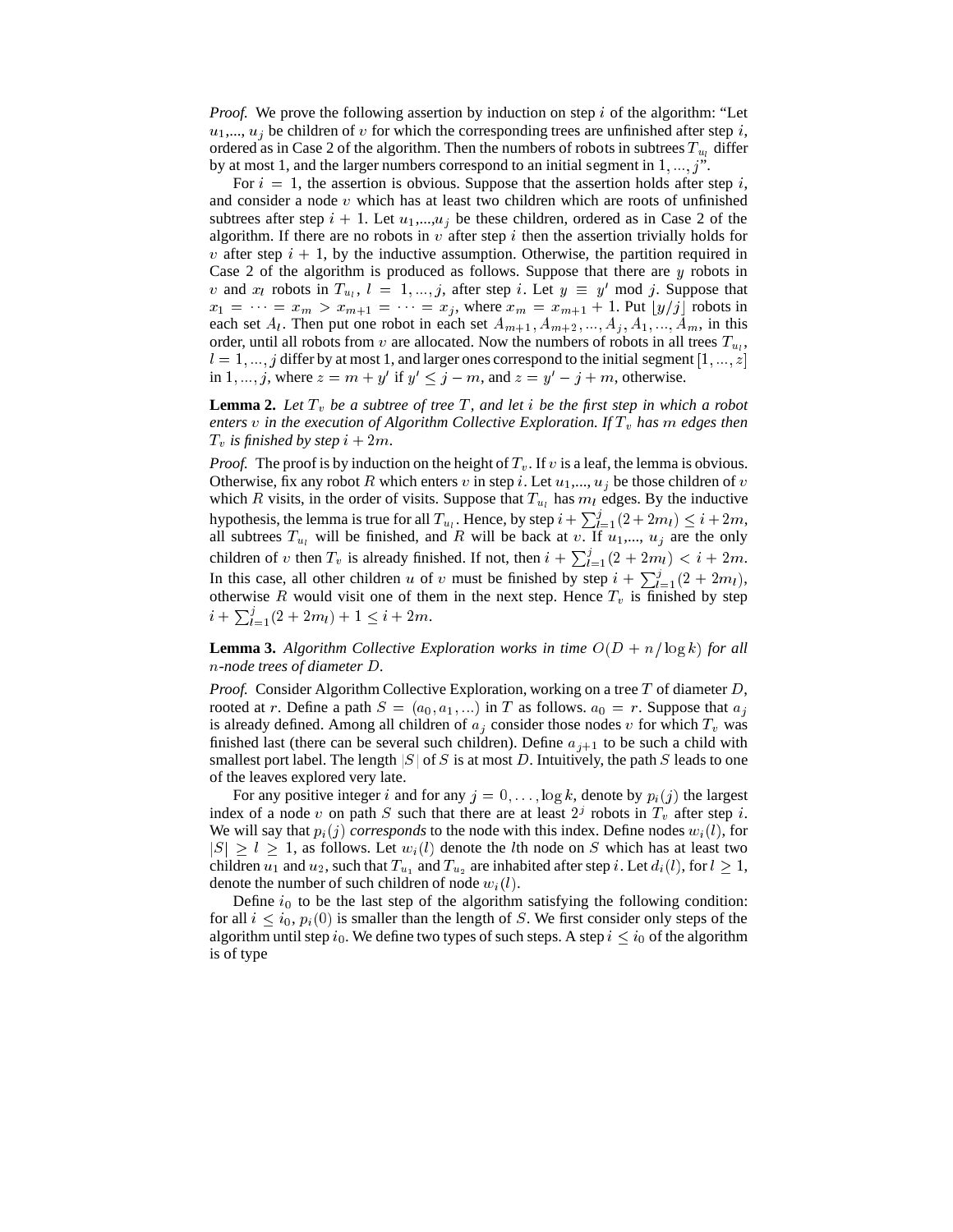**A.** if  $\sum_l d_i(l) \geq \frac{1}{2} \log k$ ;

**B.** if  $|\{j : p_{i+1}(j) \neq p_i(j)\}| \geq \frac{1}{4}(\log k + 1)$ .

We now show that all steps of the algorithm are of one of the above types. The proof of this fact is split into the following three claims.

**Claim 1.** Fix a step  $i \leq i_0$  of the algorithm, and consider a node  $w_i(l)$ , for some  $l \geq 1$ . Then  $|\{j : p_i(j) \text{ corresponds to node } w_i(l)\}| \leq d_i(l) + 1.$ 

Let v denote the successor of  $w_i(l)$  on path S (v exists by definition of  $i_0$ ). Let  $j_0$ be the smallest element in the set  $\{j : p_i(j) \text{ corresponds to node } w_i(l)\}.$  The number of robots in  $T_v$ , after step i, is  $x < 2^{j_0}$ . By the definition of  $d_i(l)$  and by Lemma 1, the number of robots in  $T_{w_i(l)}$  is less than  $(x + 1) \cdot d_i(l)$ . We have

$$
(x+1) \cdot d_i(l) \leq x \cdot d_i(l) + d_i(l)
$$
  
\n
$$
\leq x \cdot 2^{d_i(l)} + 2^{d_i(l)}
$$
  
\n
$$
\leq x \cdot 2^{d_i(l)} + x \cdot 2^{d_i(l)}
$$
  
\n
$$
= x \cdot 2^{d_i(l)+1}
$$
  
\n
$$
< 2^{j_0+d_i(l)+1}
$$

Hence, if  $p_i(j)$  corresponds to  $w_i(l)$  then  $j < j_0 + d_i(l) + 1$ . This proves Claim 1. **Claim 2.** Fix a step  $i \leq i_0$  of the algorithm. If  $p_i(j)$  does not correspond to any  $w_i(l)$ , for  $l \geq 1$ , then  $p_{i+1}(j) \neq p_i(j)$ .

Consider  $p_i(j)$  satisfying the assumption of Claim 2. Let v denote the corresponding node on path S, and let  $v'$  denote the successor of v on S. The number of robots in  $T_v$  is equal to the number of robots in v plus the number of robots in  $T_{v}$ , in view of the fact that  $p_i(j)$  does not correspond to any  $w_i(l)$  and of the definition of  $w_i(l)$ . In step  $i + 1$ , all robots from v move to v', and all robots located in  $T_{v'}$  remain in  $T_{v'}$ . (Indeed, since  $i \leq i_0, T_{v'}$  has not yet been explored, hence it has not been finished, and all subtrees rooted at siblings of  $v'$  are finished and not inhabited, by the assumption that  $p_i(j)$  does not correspond to any  $w_i(l)$ .) Hence  $p_{i+1}(j)$  corresponds to  $v'$ . This proves Claim 2.

**Claim 3.** All steps  $i \leq i_0$  of the algorithm are either of type A or of type B.

 $\sum_l d_i(l) < \frac{1}{2} \log k$ . Since  $d_i(l) \geq 2$ , for all  $l \geq 1$ , the number of indices l for which Fix a step  $i \leq i_0$  of the algorithm and suppose that it is not of type A. Hence  $d_i(l)$  are defined, is less than  $\frac{1}{4} \log k$ . It follows that  $\sum_l (d_i(l)+1) < \frac{1}{2} \log k + \frac{1}{4} \log k =$  $\frac{3}{4}$  log k. By Claim 1, the number of integers j, such that  $p_i(j)$  does not correspond to any  $w_i(l)$ , for  $l \ge 1$ , is larger than  $\log k + 1 - \frac{3}{4} \log k > \frac{1}{4} (\log k + 1)$ . By Claim 2, the number of integers j, such that  $p_{i+1}(j) \neq p_i(j)$ , is also larger than  $\frac{1}{4}(\log k + 1)$ . Hence step  $i$  is of type B. This proves Claim 3.

We now estimate the number of steps of type A. Consider all subtrees  $T_u$  rooted at nodes u outside of S. Let  $x_u$  denote the number of edges of  $T_u$ . We have  $\sum_u (x_u +$  $1) \leq n$ . Let  $t_u$  denote the number of steps during which  $T_u$  is inhabited. By Lemma 2,  $\sum_{u} t_u \leq 2n$ . In every step i of type A, at least  $\sum_{l} (d_i(l) - 1)$  trees  $T_u$  are inhabited (subtrees  $T_u$  are rooted at nodes u outside of S, hence summands are  $d_i(l) - 1$ ). Since  $d_i(l) \geq 2$ , we have  $\sum_l (d_i(l) - 1) \geq (\sum_l d_i(l))/2 \geq \frac{1}{4} \log k$ . Hence the number of steps of type A is at most  $\frac{2n}{\frac{1}{4} \log k} = \frac{8n}{\log k}$ .

Next, we estimate the number of steps of type B. We have

$$
\sum_{i \leq i_0} |\{j : p_{i+1}(j) \neq p_i(j)\}| = |\bigcup_{i \leq i_0} \bigcup_{j=0}^{\log k} \{ (i,j) : p_{i+1}(j) \neq p_i(j) \}| =
$$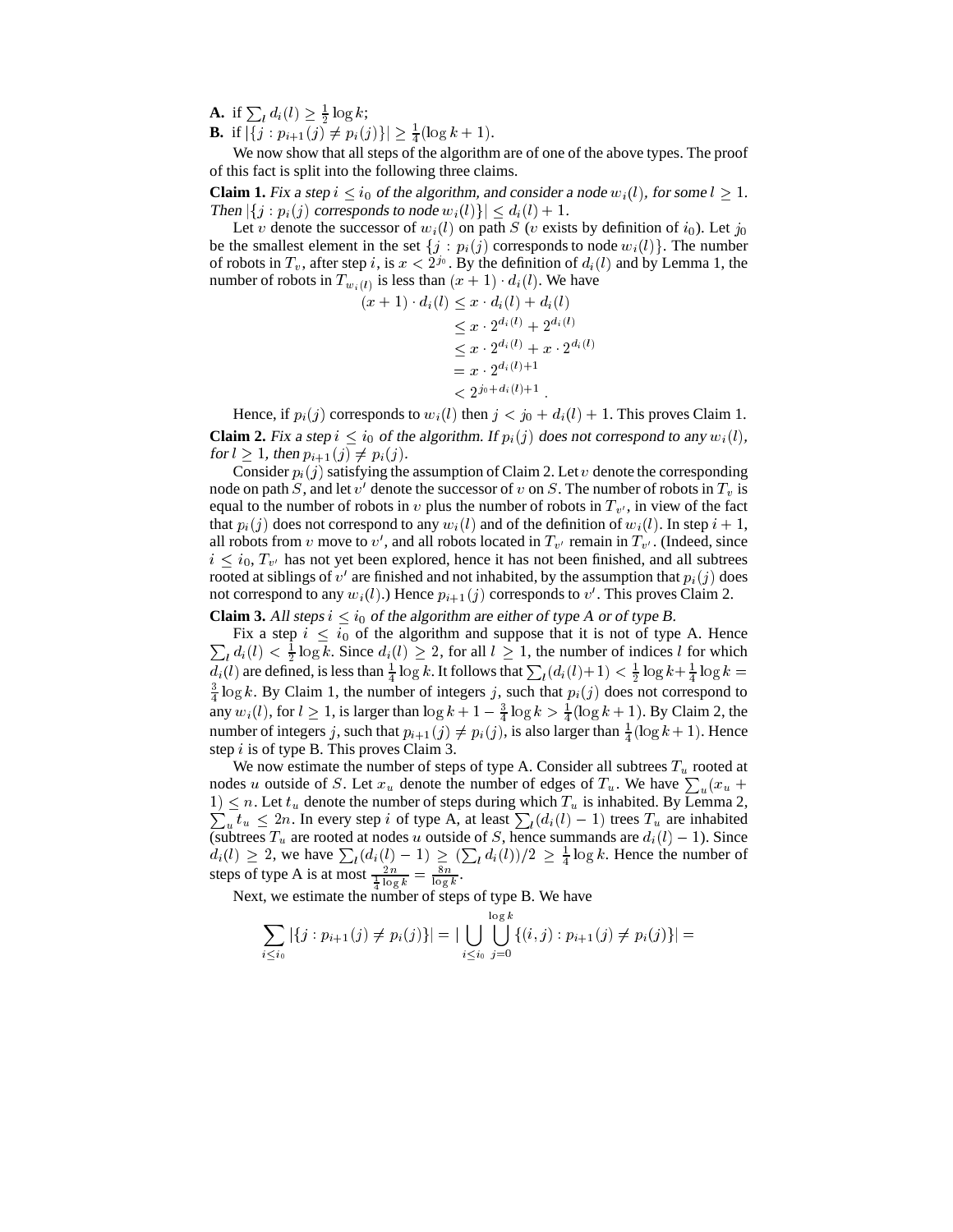$$
\big|\bigcup_{j=0}^{\log k} \bigcup_{i \leq i_0} \{(i,j) : p_{i+1}(j) \neq p_i(j)\}\big| = \sum_{j=0}^{\log k} |\{i : p_{i+1}(j) \neq p_i(j)\}\| \leq (\log k + 1) \cdot |S|,
$$

the last inequality following from the fact that before step  $i_0$  all moves of robots on S are down the path S, and hence, for a given j, the size of the set  $\{(i, j) : p_{i+1}(j) \neq j\}$  $p_i(j)$  is bounded by the length of S. For every step i of type B, we have  $\left| \{ j : p_{i+1}(j) \neq j \} \right|$  $|p_i(j)\rangle \geq \frac{1}{4}(\log k + 1)$ , hence the number of steps of type B is at most  $\frac{|S|(\log k + 1)}{\frac{1}{4}(\log k + 1)}$ 4|S|. Hence, by Claim 3, we have  $i_0 \le \frac{8n}{\log k} + 4|S|$ .

We finally show that the algorithm completes exploration by step  $i_0 + 1 + |S|$ . Let  $i_1 = i_0 + 1$ . Let X be the set of robots that are in the last node b of S after step  $i_1$ . In step  $i_1 + 1$ , all robots from X go to the parent of b, because b is a leaf. By definition of S, when a set of robots containing X moves from a node  $v'$  on S to its parent v, then  $T_{v'}$  is finished and not inhabited, and consequently, by the construction of  $v', T_v$  is also finished. It follows that in the next step, all robots from  $v$  move to the parent of  $v$ . Hence the number of steps after  $i_1$ , needed to terminate the algorithm, is  $|S|$ . This implies that the algorithm terminates by step  $i_1 + |S| = i_0 + 1 + |S|$ . Hence the running time of the algorithm is at most  $\frac{8n}{\log k} + 5|S| + 1 \in O(D + n/\log k)$ .

## **Theorem 2.** *Algorithm Collective Exploration has overhead*  $O(k/\log k)$ *.*

*Proof.* Consider any *n*-node tree  $T$  rooted at node  $r$ . If the diameter of  $T$  is at most  $\frac{n \log k}{k}$  then the theorem follows from Lemma 3, because  $opt(k, T, r) \geq 2(n - 1)/k$ . If the diameter of T is larger than  $\frac{n \log k}{k}$  then  $opt(k, T, r) \in \Omega(\frac{n \log k}{k})$ , because at least one robot has to visit the leaf farthest from  $r$ . By Lemma 2, Algorithm Collective Exploration uses time  $\leq 2n$ , hence the overhead is  $O(k/\log k)$  in this case as well.

We conclude this section by stating a lower bound on the overhead of any collective exploration under the complete communication scenario. Clearly, this lower bound also holds under the write-read communication scenario. The proof is omitted.

**Theorem 3.** Any collective exploration algorithm for k robots has overhead  $\geq 2-1/k$ .

## **4 Exploration with write-read communication**

In this section we show how Algorithm Collective Exploration can be simulated in our write-read model, without changing time complexity. Fix any node  $v$  of the tree. Let i denote the step number, and let p denote the port number at v corresponding to the parent of v; in the case  $v = r$ , we define  $p = *$ . We define the following sets:

- $\mathcal{P}_i$  is the set of ports at v corresponding to children which are roots of unfinished subtrees,
- $P_i' \subseteq P_i$  is the set of ports at v corresponding to children in whose subtrees there is one robot more than in subtrees of all other children. In the special case when all subtrees of children are inhabited by q robots, we define  $\mathcal{P}'_i = \mathcal{P}_i$ , if  $q > 0$ , and  ${\cal P}'_i = \emptyset$ , if  $q = 0$ .
- $\mathcal{R}_i$  is the set of identifiers of robots that are in v after step  $i 1$ .

Let  $\mathcal{K}_i = \{p, \mathcal{P}_i, \mathcal{P}'_i, \mathcal{R}_i\}$ , if node v has been visited by step  $i - 1$  of Algorithm Collective Exploration. Otherwise  $\mathcal{K}_i$  is undefined. We refer to  $\mathcal{K}_i$  as the knowledge at node v after step  $i - 1$  of Algorithm Collective Exploration. The action performed by every robot located at v after step  $i - 1$  depends only on  $\mathcal{K}_i$  and on the identifier of the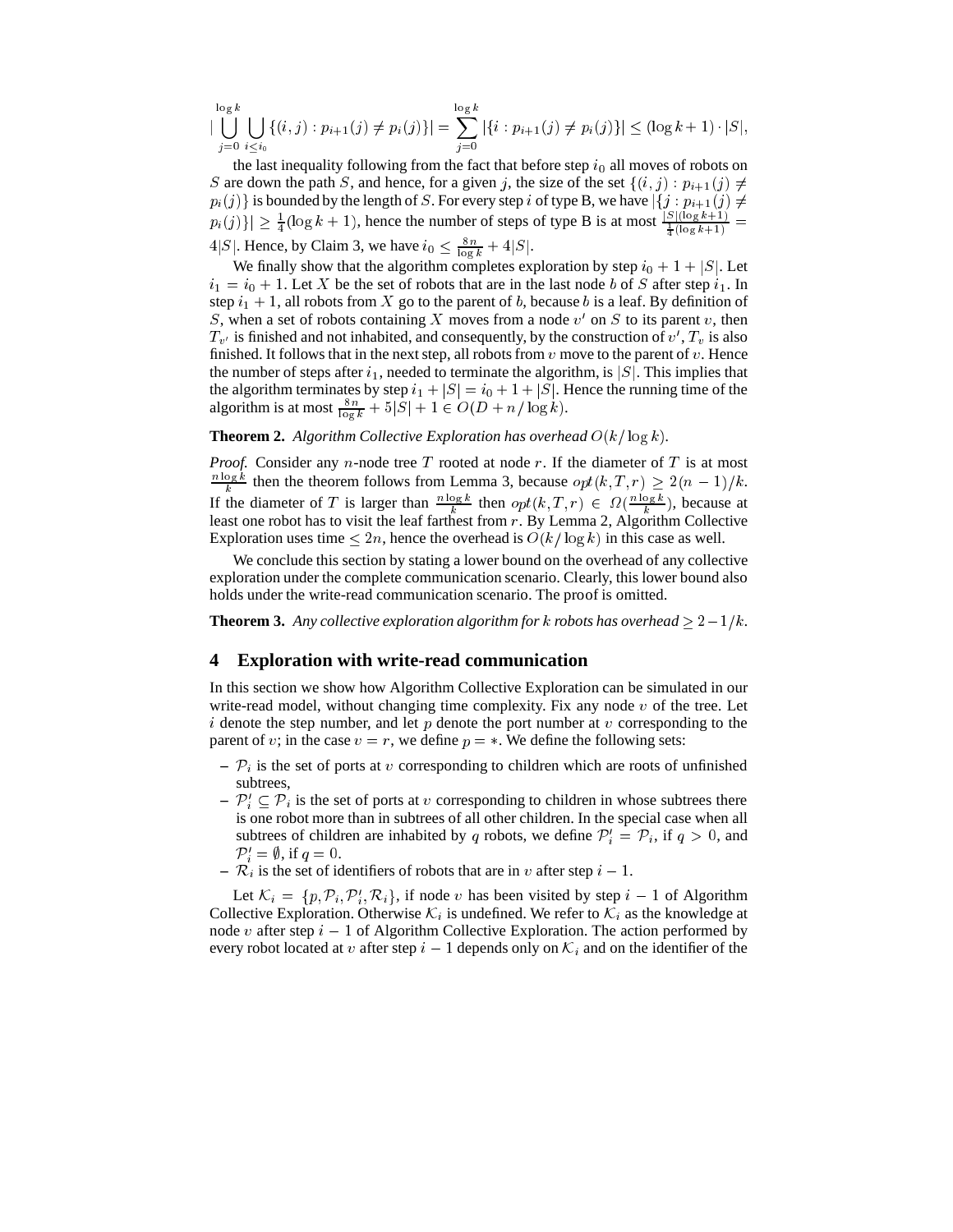robot. Hence Algorithm Collective Exploration defines the following *action function* H. For any step i and any robot R located at v after step  $i - 1$ , the value of  $H(\mathcal{K}_i, R)$ is one of the following:

- the port number  $\alpha$  by which R leaves v in step i,
- $-$  0, if R remains at v in step i,
- $-$  \*, if R stops.

We construct a simulation of Algorithm Collective Exploration in the write-read communication model. The new algorithm is called Algorithm Write-Read. It operates in *rounds* logically corresponding to steps of Algorithm Collective Exploration. Each round  $i > 0$  consists of three steps,  $3i$ ,  $3i + 1$ ,  $3i + 2$ , and round 0 consists of two steps, 1 and 2. Each step is in turn divided into three stages: in Stage 1 robots move, in Stage 2 they write information in their location, and in Stage 3 they read information previously written in their location.

Recall that, in the write-read model, any robot  $R$  entering node  $v$  can write some information in this node. In the Algorithm Write-Read, a robot R entering node  $v$  in step i using port  $\alpha$ , writes the triplet  $(i, R, \alpha)$  at node v. Denote by  $\mathcal{I}_i$  the set consisting of the degree of v and of all triplets written at node v until step  $i - 1$  of Algorithm Write-Read.

We now define the knowledge  $\mathcal{K}_i$  at v after round  $i - 1$  of Algorithm Write-Read. If no triplets are written at node v then  $\mathcal{K}_i$  is not defined. Otherwise, we define  $\mathcal{K}_i =$  $\{p, \mathcal{P}_i, \mathcal{P}'_i, \mathcal{R}_i\}$ , where  $\mathcal{P}_i$ ,  $\mathcal{P}'_i$ ,  $\mathcal{R}_i$  are defined with respect to Algorithm Write-Read (after round  $i-1$ ) in the same way as  $\mathcal{P}_i$ ,  $\mathcal{P}'_i$ ,  $\mathcal{R}_i$  were defined with respect to Algorithm Collective Exploration (after step  $i - 1$ ). We will show that, at the beginning of each round *i* of Algorithm Write-Read, any robot located at *v* knows  $\mathcal{K}_i$ . Moreover, we will show that, for any v and any i,  $\mathcal{K}_i = \mathcal{K}_i$ , and that  $\mathcal{K}_i$  is defined for exactly the same nodes as  $\mathcal{K}_i$ .

Knowledge  $\mathcal{K}_i$  is obtained from input  $\mathcal{I}_{3i}$  by the following recursive procedure.

### **Procedure Knowledge Construction**

Assume that knowledge  $\mathcal{K}_1$  is undefined at nodes other than r and that it equals to  $\{*, \overline{P}_1, \overline{P}'_1, \overline{\mathcal{R}}_1\}$  at the root r, where  $\overline{P}_1$  is the set of all ports of r,  $\overline{P}'_1 = \emptyset$ , and  $\overline{\mathcal{R}}_1$  is  $\overline{\phantom{a}}$ the set of all robots. Suppose that we can compute  $\mathcal{K}_i$  from input  $\mathcal{I}_{3i}$ , at all nodes v. We show how to compute  $\mathcal{K}_{i+1}$  from  $\mathcal{I}_{3i+3}$ , at node v.

(1) If there are no triplets written at node v for steps smaller than  $3i$  (i.e.,  $\mathcal{K}_i$  is undefined) but there is some triplet  $(3i, R, \alpha) \in \mathcal{I}_{3i+3}$  then we put:  $p = \alpha$  (there is exactly one such  $\alpha$  in this case),  $\mathcal{P}_{i+1}$  is the set of all ports at v other than  $\alpha$ ,  $\mathcal{P}'_{i+1} = \emptyset$ ,  $\mathcal{R}_{i+1}$ is the set of all robots R, such that a triplet  $(3i, R, \alpha) \in \mathcal{I}_{3i+3}$  is written in v.

(2) Otherwise, we first put  $\mathcal{K}_{i+1} = \mathcal{K}_i$ , and then modify  $\mathcal{K}_{i+1}$ , s.t.: p remains unchanged,  $\mathcal{P}_{i+1}$  is the set of all ports from  $\mathcal{P}_i$ , except those ports  $\alpha$ , for which there is a triplet  $(3i + 1, R, \alpha) \in \mathcal{I}_{3i+3}$  at v (we discard those ports by which a robot entered confirming that the corresponding subtree is finished),  $\mathcal{P}'_{i+1}$  contains z initial ports from  $\mathcal{P}_{i+1}$ , where z is the integer defined in step i of Algorithm Collective Exploration,  $\mathcal{R}_{i+1} := \mathcal{R}_i \cup X \setminus Y$ , where X is the set of robots R for which  $(3i, R, \alpha) \in \mathcal{I}_{3i+3}$ , and Y is the set of robots R' for which  $H(\mathcal{K}_i, R') = \alpha \neq 0$  (we add robots that entered v in step  $3i$  and delete those that left v in this step).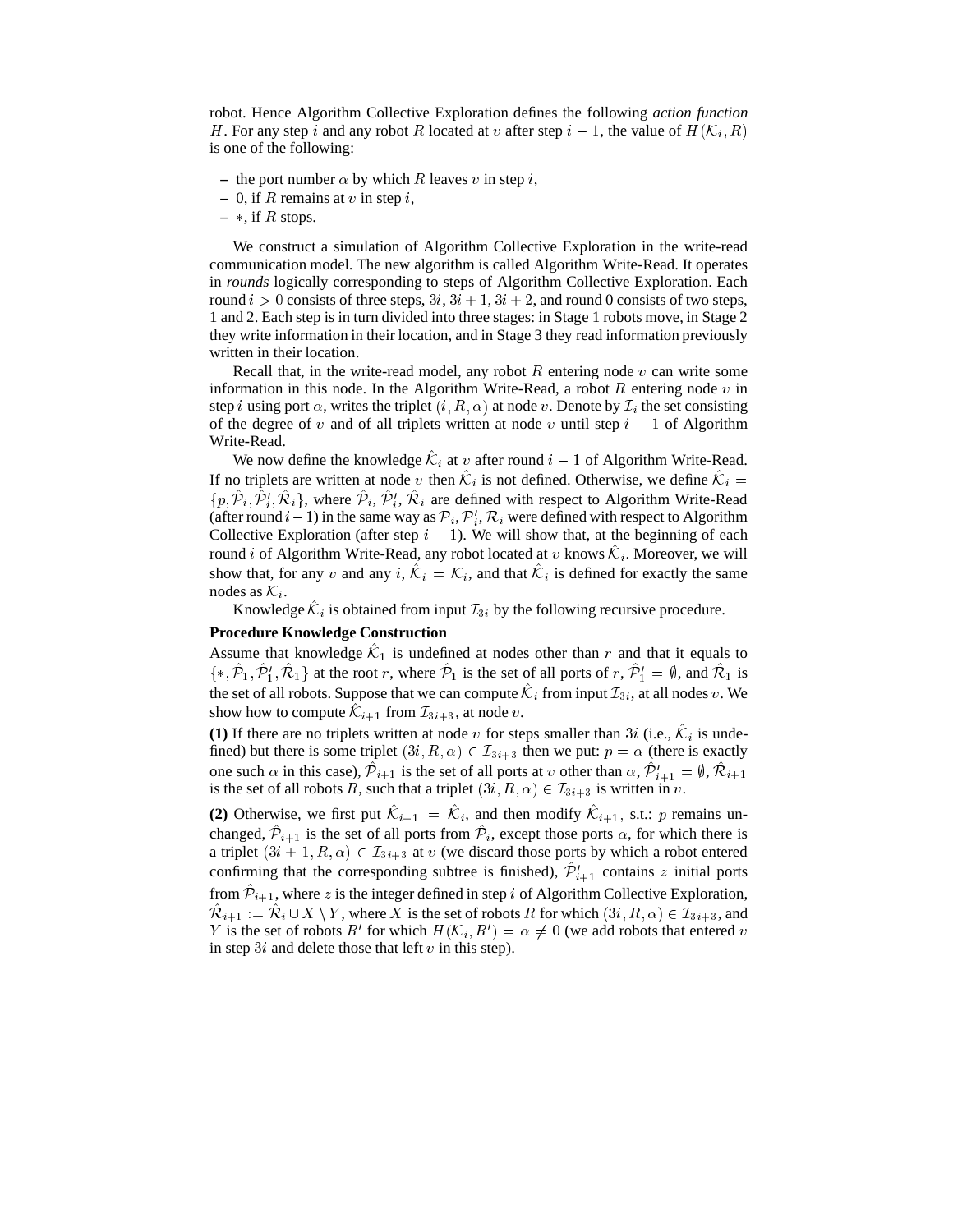#### **Algorithm Write-Read**

**Round** 0 - This is a special round used to distinguish the root r.

- - STEP 1: - -

**stage 1:** do nothing.

**stage 2:** every robot R writes  $(1, R, *)$  at node r.

**stage 3:** every robot R reads  $\mathcal{I}_1$  at node r.

- - STEP 2: - - (do nothing).

**Round**  $i > 0$  - Execution of each round is based on two assumptions

The assumptions after round  $i - 1$  are: assumption  $A_i$  -  $K_i$  is correctly computed by Procedure Knowledge Construction, using  $\mathcal{I}_{3i}$ ; and assumption  $B_i$  -  $\mathcal{K}_i = \mathcal{K}_i$ , at any node, and  $\mathcal{K}_i$  is defined for exactly the same nodes as  $\mathcal{K}_i$ .

The three steps of each round  $i$  have the following purpose. Step  $3i$  is used to make the actual move of a robot to its new location, according to the simulated Algorithm Collective Exploration. Step  $3i + 1$  is used to temporarily move robots from a node whose subtree is finished, to its parent  $w$ , in order to update information held at  $w$ , concerning children with finished subtrees. Step  $3i + 2$  is used to move back robots that temporarily moved in Step  $3i + 1$ .

- - STEP 3i: - -

**stage 1:** If R is at node r at the end of round  $i - 1$ , and  $H(K_i, R) = *$  for node r, then R stops. If R is at node v at the end of round  $i-1$ , and  $H(\mathcal{K}_i, R) = \alpha \notin \{0, * \},$  for node v, then R leaves v through port  $\alpha$ .

**stage 2:** Every robot R that entered v through port  $\alpha$  in Stage 1 of Step 3i, writes  $(3i, R, \alpha)$  in node v.

**stage 3:** Every robot R located at v reads  $\mathcal{I}_{3i+1}$  (this is information held at v after Stage 2 of Step  $3i$ .)

 $-$  - STEP  $3i + 1$ :  $-$ 

**stage 1:** If  $\mathcal{P}_i = \emptyset$  then every robot R located at v at the end of Step 3i leaves v through port <sup>p</sup>.

**stage 2:** Every robot R that entered v through port  $\alpha$  in Stage 1 of Step  $3i + 1$ , writes  $(3i + 1, R, \alpha)$  at node v.

**stage 3:** Every robot R located at v reads  $\mathcal{I}_{3i+2}$ .

 $-$  - STEP  $3i + 2$ :  $-$ 

**stage 1:** Every robot R that entered v through port  $\alpha$  in Step  $3i + 1$ , leaves v through port  $\alpha$ .

**stage 2:** Every robot R that entered v through port  $\alpha$  in Stage 1 of Step  $3i + 2$ , writes  $(3i + 2, R, \alpha)$  in node v.

**stage 3:** Every robot R located at v reads  $\mathcal{I}_{3i+3}$ .

**Remark.** The return moves of robots in stage 1 of step  $3i + 2$  could be avoided. They are introduced to simplify analysis of knowledge update, and do not influence exploration complexity.

**Lemma 4.** Assumptions  $A_i \& B_i$  *from Algorithm Write-Read are satisfied for all*  $i > 0$ *.* 

**Theorem 4.** Algorithm Write-Read works in time  $O(D + \frac{n}{\log k})$  for all n-node trees of *diameter* <sup>D</sup>*.*

*Proof.* By Lemma 3, it is enough to show that, for every tree T rooted at r, the number of rounds used by Algorithm Write-Read is not larger than the number of steps used by Algorithm Collective Exploration. Let  $i_0$  denote the latter number. By Lemma 4, assumptions  $A_{i_0}$  and  $B_{i_0}$  are satisfied. By assumption  $B_{i_0}$ , all robots are at the root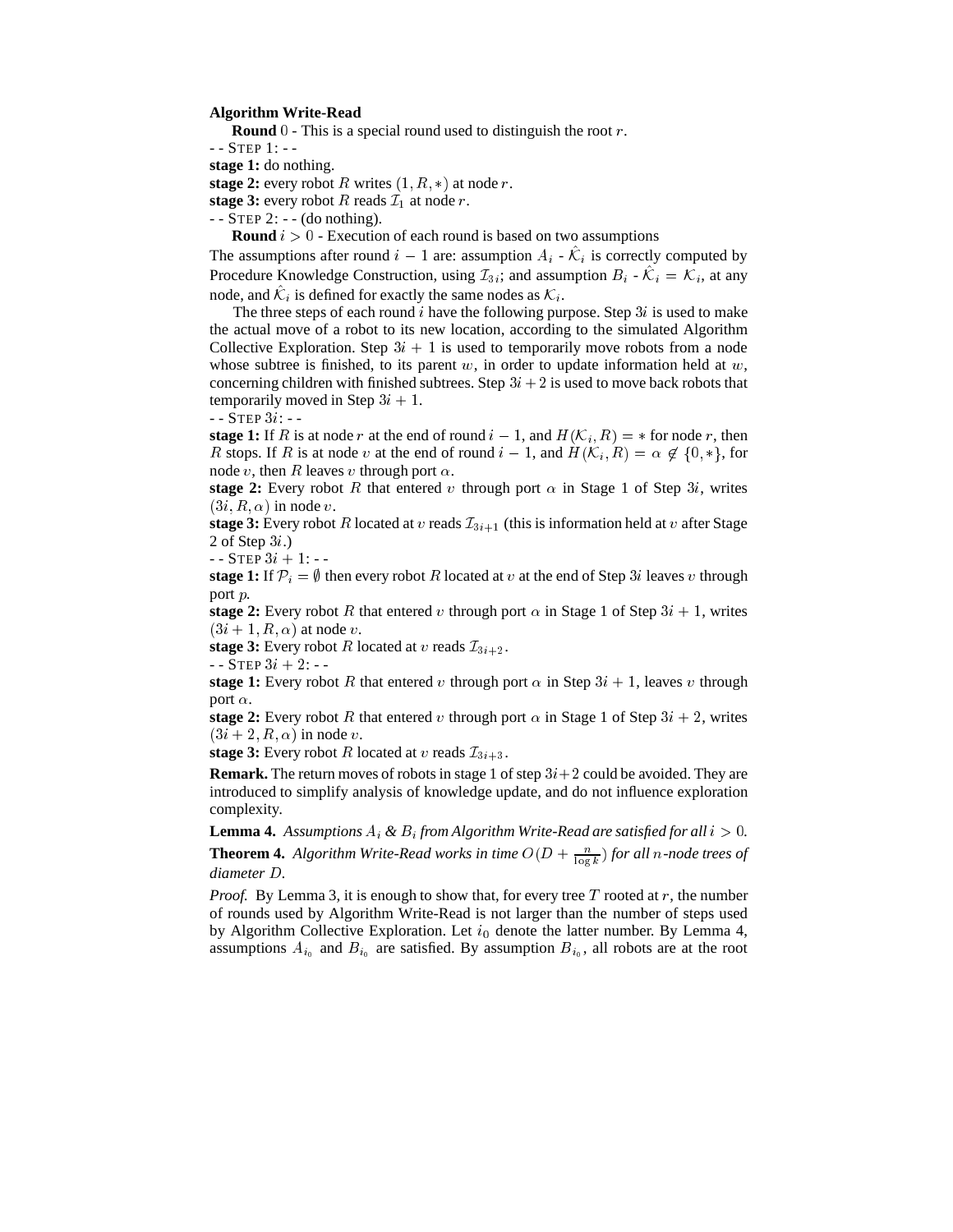r after round  $i_0 - 1$ , because they are all at the root after step  $i_0 - 1$  of Algorithm Collective Exploration. In Step  $3i<sub>0</sub>$  of Algorithm Write-Read, every robot R performs action  $H(\mathcal{K}_{i_0}, R)$ , by assumption  $A_{i_0}$ . This action is equal  $H(\mathcal{K}_{i_0}, R)$ , by assumption  $B_{i_0}$ . By the definition of  $i_0$  this action is stop. Hence all robots stop after round  $i_0$  of Algorithm Write-Read.

**Corollary 1.** *Algorithm Write-Read has overhead*  $O(k/\log k)$ *.* 

## **5 Exploration without communication**

In this section we show that, in the absence of communication between robots, the overhead of any exploration algorithm is  $\Omega(k)$ , i.e., of the same order of magnitude as if only one out of  $k$  robots were used to explore the tree. This shows that without communication between robots, no effective advantage can be taken of collective exploration.

**Theorem 5.** *Every collective exploration algorithm for* k *robots, under the scenario* without communication, has overhead  $\Omega(k)$ .

*Proof.* Let  $A$  be any exploration algorithm for  $k$  robots, under the scenario without communication. We show that, for any k and  $n = k^2 + k$ , there exists an n-node tree T and a node r of T, such that  $A(k, T, r)/opt(k, T, r) \in \Omega(k)$ .

The tree T is of size  $n = k^2 + k$ , has root r, and  $k + 1$  levels: level 0 consists of the root, each of levels 1,...,  $k - 1$ , has size  $k + 1$ , and level k has size k. All nodes at level  $i + 1$  have the same parent at level i. Call this parent the main node at level i. We say that a robot is delayed at level  $i$ , if it spends there at least time  $k$  before finding the main node. Consider levels  $1,...,m$ , where  $m = k - 1$ .

Fix a robot  $R$ , and pick the main node at each level randomly, with uniform probability. Hence R is delayed at level i with probability at least  $1/2$ . Consequently, the probability that R is delayed at fewer than  $m/4$  of the first m levels, is at most  $2^{-\Omega(k)}$ . (The expected value of the number of levels at which R is delayed is  $m/2$ , hence the estimate is obtained by Chernoff's bound). Hence the probability that some robot is delayed at fewer than  $m/4$  of the first m levels is at most  $k \cdot 2^{-\Omega(k)} < 1$ , for sufficiently large  $k$ . Hence there is a choice of main nodes, such that all robots are delayed at least  $m/4$  of the first m levels. This means that every robot arrives at level  $k = m + 1$  after time at least  $(k - m/4) + km/4 \in k^2/4 - O(k)$ .

On the other hand, if the tree T is known, then robots can use time  $k - 1$  to position themselves evenly at levels 0, 1, ...,  $k - 1$  on the main branch, and then complete the task in time  $2k$ , in parallel for all levels. Then all of them must get back to the root. This gives time  $2k + 2(k - 1)$ . The ratio is  $k/16 - O(1)$ .

#### **6 Conclusion**

We showed that collective tree exploration can be done faster, if robots have some communication capabilities. This result should be considered a first step in the study of the impact of communication between robots on the efficiency of collective network exploration. Several related problems remain open, including: (1) find a tree exploration algorithm with constant overhead in the complete communication scenario; (2) find a good lower bound on the overhead of tree exploration for the write-read model; (3) generalize our results to exploration of arbitrary networks; and (4) consider other communication models in the context of collective network exploration.